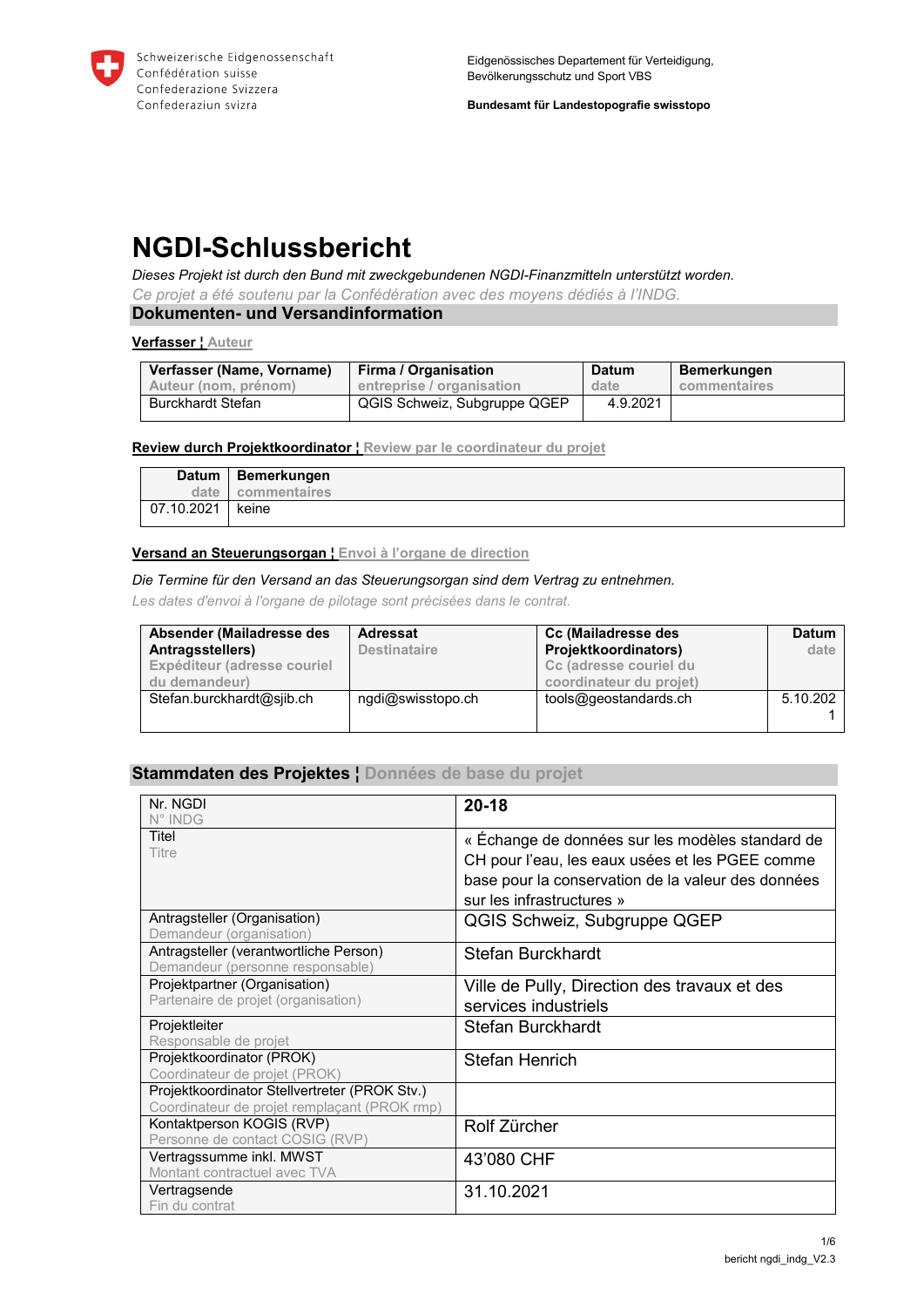**Inhaltsverzeichnis**

| $1 \quad$               |  |
|-------------------------|--|
| $\overline{2}$          |  |
| $\overline{\mathbf{3}}$ |  |
| 4                       |  |
| 5                       |  |
| 6                       |  |
| $\overline{7}$          |  |
|                         |  |

\*\*\*\*\*\*\*\*\*\*\*\*\*\*\*\*\*\*\*\*\*\*\*\*\*\*\*\*\*\*\*\*\*\*\*\*\*\*\*\*\*\*\*\*\*\*\*\*\*\*\*\*\*\*\*\*\*\*\*\*\*\*

| <b>Bereich</b>                                                                                                                                     | <b>Status</b> | <b>Remarks / Bemerkung</b>                                                                                                                                                                                                                                                                                                                                                                                                                  |  |
|----------------------------------------------------------------------------------------------------------------------------------------------------|---------------|---------------------------------------------------------------------------------------------------------------------------------------------------------------------------------------------------------------------------------------------------------------------------------------------------------------------------------------------------------------------------------------------------------------------------------------------|--|
| Gesamtbeurteilung                                                                                                                                  |               |                                                                                                                                                                                                                                                                                                                                                                                                                                             |  |
| Termine                                                                                                                                            |               | The project can be completed on schedule                                                                                                                                                                                                                                                                                                                                                                                                    |  |
| Kosten                                                                                                                                             |               | The project can be completed within budget                                                                                                                                                                                                                                                                                                                                                                                                  |  |
| Ergebnisse                                                                                                                                         |               | The planned tool for INTERLIS import and export for qgep (VSA-<br>KEK) and qwat (SIA405 water) has been developed and tested<br>and also supports the selection of data.                                                                                                                                                                                                                                                                    |  |
| Projektziele                                                                                                                                       |               | The project goals have been achieved for the most part and a tool<br>for INTERLIS import and export has been developed, which can<br>also serve as a basis for other data models (entire VSA-DSS, not<br>only SIA405 wastewater). The configuration of the INTERLIS<br>import for qwat could not be completed, because the qwat data<br>model must first be adapted and the ambiguities in sia405 water<br>must be clarified with the SVGW. |  |
| NGDI-Ziele                                                                                                                                         |               | Through the integration of ModelBaker / ili2pg, the practical test<br>could also be tested for hierarchically structured INTERLIS<br>models and EXTERNAL references and necessary adjustments<br>could be identified and initiated.                                                                                                                                                                                                         |  |
| Grün:<br>gut / auf Kurs,<br>Legende:<br>Gelb:<br>(un)genügend / problematisch / ev. Massnahmen nötig<br>schlecht / Massnahmen nötig<br><b>Rot:</b> |               |                                                                                                                                                                                                                                                                                                                                                                                                                                             |  |

## <span id="page-1-0"></span>**1 Management Summary**

| <b>Weitere Informationen</b> |  |
|------------------------------|--|
| .                            |  |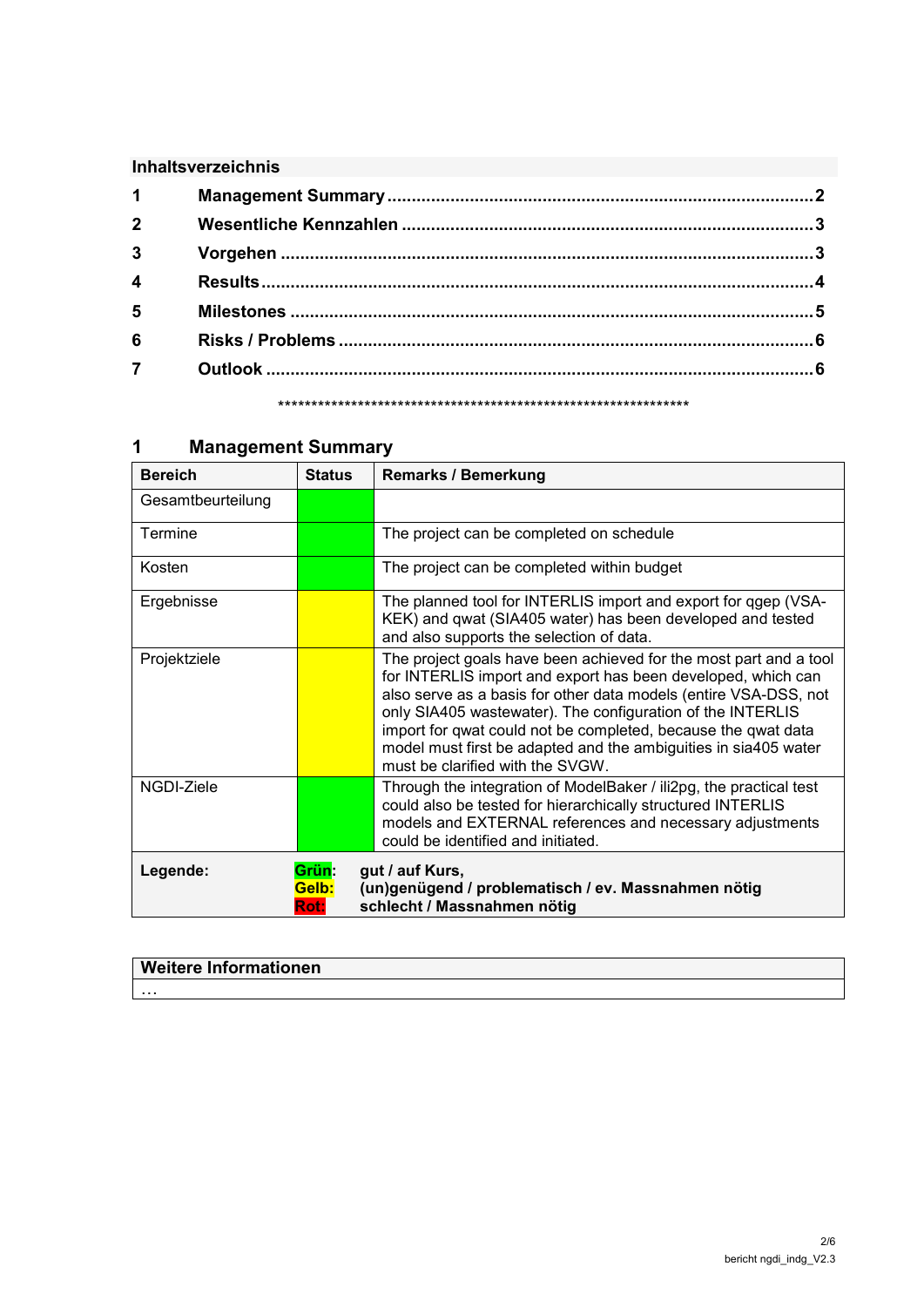## <span id="page-2-0"></span>**2 Wesentliche Kennzahlen**

| Bisher gestellte Rechnungen +           |     | CHF 43'080                         |
|-----------------------------------------|-----|------------------------------------|
| geleistete, aber noch nicht in Rechnung |     |                                    |
| gestellte Arbeiten [in CHF, inkl. MWST] | (1) |                                    |
| Vertragssumme [in CHF, inkl. MWST]      | (2) | CHF 43'080                         |
| Offenes Budget CHF = $(2) - (1)$        | (3) | CHF <sub>0</sub>                   |
| Offenes Budget in $% = (3) / (2)$       |     | $0\%$                              |
| Geschätzter Arbeitsstand [in %]         |     | 100%                               |
| Bemerkung                               |     | Letzte Rechnungsstellung folgt mit |
|                                         |     | Rechnung per Ende August 2021      |

## <span id="page-2-1"></span>**3 Vorgehen**

#### **Concept**

The concept was developed in cooperation with the two subgroups QGEP and qwat. The main goal was to create user-friendly interfaces for INTERLIS-based data exchange with the respective specialist systems. For this, the focus was on creating a solid technical basis, Evaluation INTERLIS Tools

For the transformation of the subject database to INTERLIS different approaches were evaluated. Especially the two options a) to write and read xtf directly or b) to use ili2pg were discussed. The decision in favor of ili2pg was made due to the already large distribution in the INTERLIS environment, the active development and the resulting strengthening of an important tool of the Swiss spatial data infrastructure. In contrast, the additional complexity of the installation (java), the reduced flexibility through the use of an off-the-shelf product and the dependency on external parties in case of problems were rated as less important.

#### **Evaluation Implementation Model Mapping**

For the conversion of data between the ili2pg database (INTERLIS-related) and QGEP/qwat database (specialist system), the approaches SQL and Python were evaluated. Finally, a Python-based approach (SQLAlchemy ORM) was implemented. In particular, the maintainability of the code was found to be more important than the continued use of an existing prototype written in SQL. In addition, there are also further advantages due to a simplified integration in the interactive user guidance.

#### **Development**

During development, the first step was to develop the interface from QGEP (of the sewer network data), since here the underlying domain model was already close to the INTERLIS model. This allowed to validate the basic implementation without having to include additional complexity on data model level.

In a second step, the import of VSA-KEK data was tackled. In the process, ambiguities have become apparent on various sides. 1) Since this format is not yet widely used in practice, new reference data sets were developed for it. 2) External references are only implemented to a limited extent in ili2pg. Corresponding issues were created 3) On subject model level the cardinality of relations was not finalized yet.

Considering these circumstances, an import interface and associated user interface could be developed, which allows to import VSA-KEK data.

The last subproject to be started was qwat. The first step was to analyze the closeness of the business model to the INTERLIS model. It was determined that only a part of the data model can be represented with the current models. Based on this, suggestions for adaptations of the INTERLIS as well as the specialized model were formulated. An interface for data export was developed, which allows valid data to be exported as xtf and could serve as a basis for migration in the event of a future adaptation of the specialist model.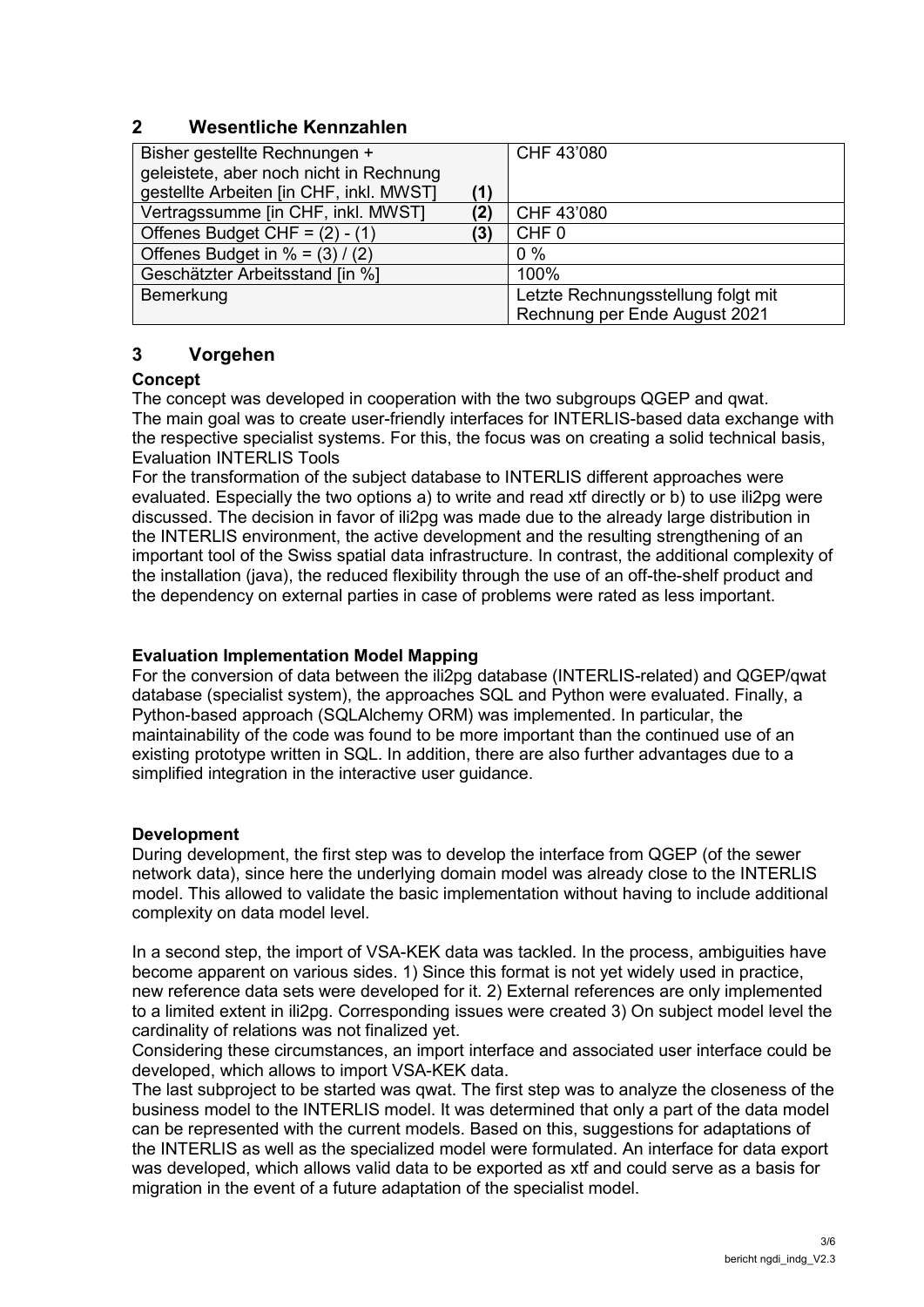## **Testing**

During an intensive testing phase, the tools were validated and various bugs were fixed.

The following members of QGEP tested the implemented functionalities: Pully, SIGE (data from French-speaking Switzerland), Holinger Thun, Fischer Ingenieure AG (data from German-speaking Switzerland).

#### **Translation**

#### **Translation**

Export also to French is prepared and will be available as soon as ili2db release 4.5.1 is integrated into ModelBaker.<sup>[1](#page-3-1)</sup>

## <span id="page-3-0"></span>**4 Results INTERLIS Import:**



Import works as follows:

- 1. Schema creation with ili2pg
- 2. Data import into newly created postgres schema and check of selected xtf
- 3. Semi automated model matching and data import into QGEP user interface to visualize and fix matching errors.



#### **INTERLIS Export:**

<u>.</u>

<span id="page-3-1"></span> $1$  As per<https://github.com/claeis/ili2db/issues/405> it should be fixed in 4.5.1, but it's not released yet : <https://downloads.interlis.ch/ili2pg/>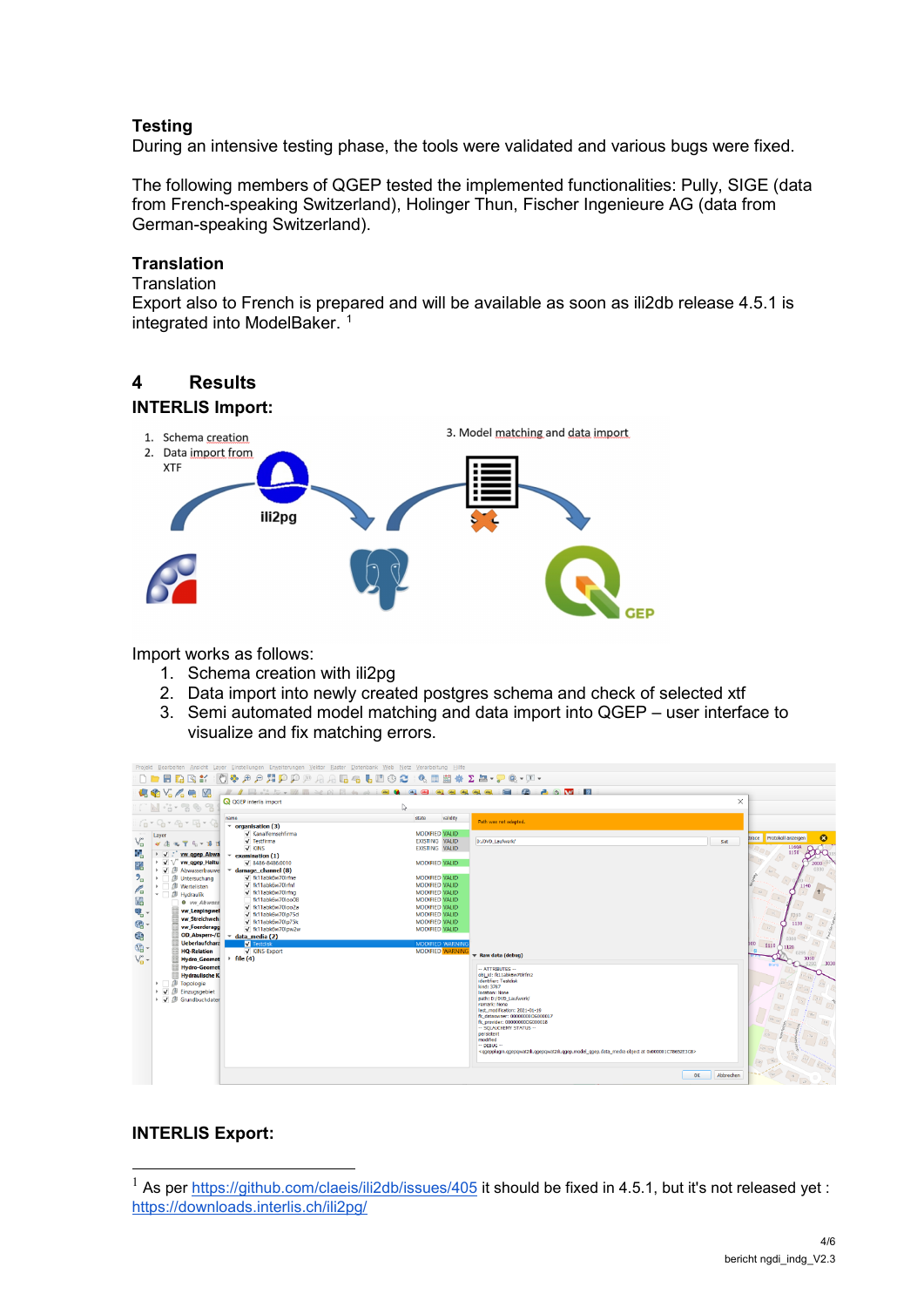

Export works as follows:

- 1. Schema creation with ili2pg
- 2. Model matching and data export from QGEP/qwat user interface to select only part of the network
- 3. Data export to the selected INTERLIS data model. Validity check with ilivalidator.

The export / import logic is implemented as a dedicated Python library [\(qgepqwat2ili\)](https://github.com/QGEP/qgepqwat2ili). This library offers a command line mode and can be integrated into a user interface. For QGEP, this has been integrated into the QGEP plugin with two additional buttons. Currently the user selects the media (qgep or qwat) and the models (VSA\_KEK\_2019\_LV95 for qgep and SIA405 Wasser 2015 LV95 for qwat are configured to be used for these selections)



The code and the library can be found on github:<https://github.com/QGEP/qgepqwat2ili> The QGEP plugin is available in the QGIS repository [\(https://plugins.qgis.org/plugins/qgepplugin/](https://plugins.qgis.org/plugins/qgepplugin/) ). Code and documentation can also be found on github:<https://github.com/QGEP/qgepplugin>

A short user manual is published and maintained in the [QGEP documentation](https://qgep.github.io/docs/admin-guide/index.html) (Admin guide)

The decision to use ili2pg created dependencies that led to delays in the meantime. At the same time, however, they made it possible to test this tool, which was co-financed from NGDI funds, with two very comprehensive professional models of the two professional associations. Thus, all INTERLIS model constructs used in the professional media of sia405 (inheritance, base models, EXTERNAL references as well as the language translations) have been tested.

#### <span id="page-4-0"></span>**5 Milestones**

| <b>Meilenstein</b>                                          | <b>Datum</b> |          |
|-------------------------------------------------------------|--------------|----------|
| (Beschreibung)                                              | geplant      | erreicht |
| Signature contract – start of project                       | 1.8.20       | 1.9.20   |
| 1st intermediate report to NGDI (Stefan)                    | 31.12.20     | 31.12.20 |
| VSA-KEK INTERLIS import/export interface first release and  | 28.2.21      | 19.3.21  |
| demo                                                        |              |          |
| 2nd intermediate report to NGDI (Stefan)                    | 31.4.21      | 31.4.21  |
| SIA 405 water INTERLIS import/export interface release (and | 31.3.21      | 31.6.21  |
| demo)                                                       |              |          |
| Users tests in customers' spatial data infrastructures      | 31.5.21      | 31.8.21  |
| Corrections and bug fixing                                  | 1.6.21       | 31.8.21  |
| Interfaces SIA 405 for QWAT and VSA-KEK for QGEP are        | 31.8.21      | 31.8.21  |